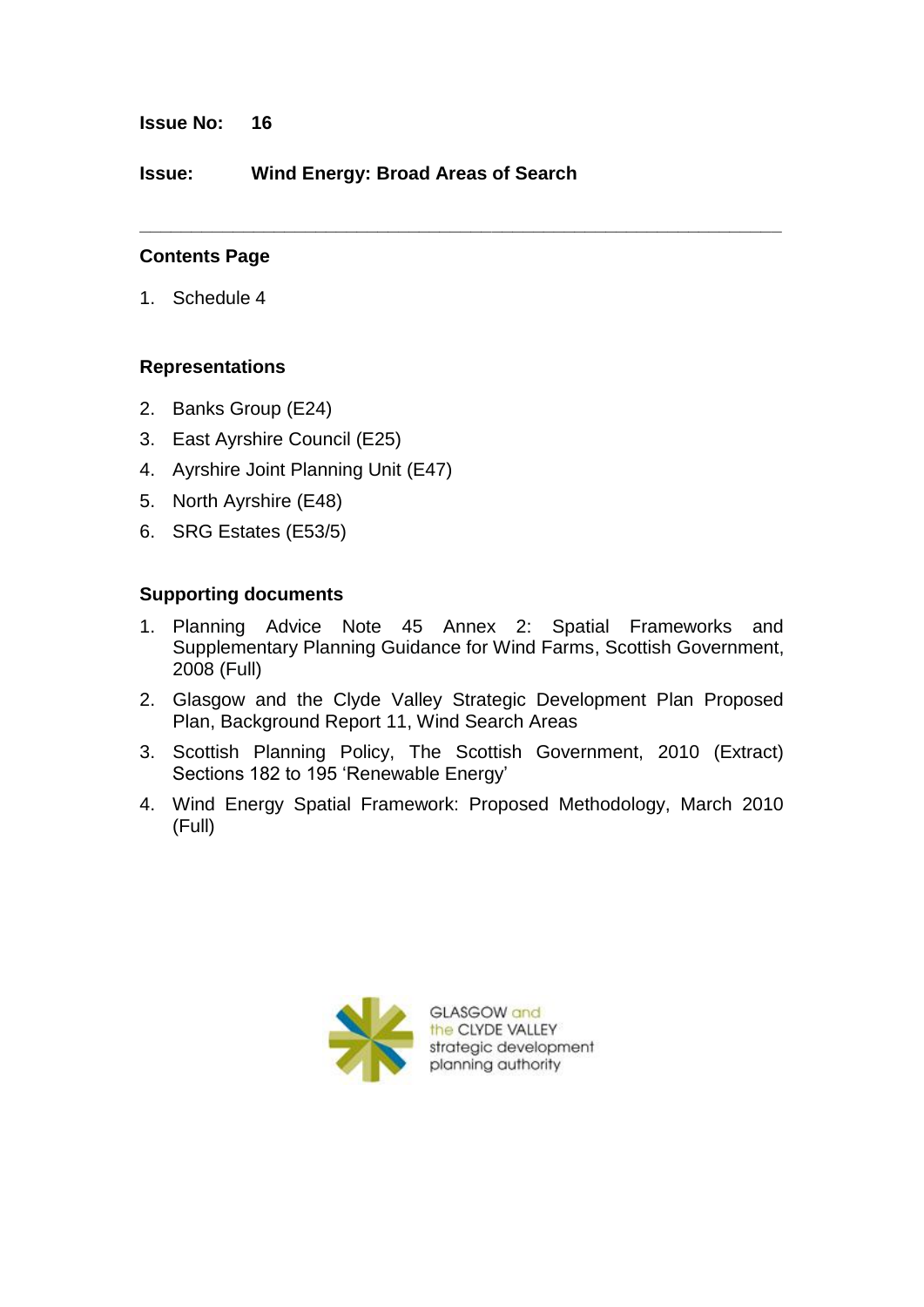| <b>Issue 16</b>                                                                                                                                                                                                                                                                                                               | <b>Wind Energy: Broad Areas of Search</b>                                                                 |
|-------------------------------------------------------------------------------------------------------------------------------------------------------------------------------------------------------------------------------------------------------------------------------------------------------------------------------|-----------------------------------------------------------------------------------------------------------|
| Development plan<br>reference:                                                                                                                                                                                                                                                                                                | <b>Reporter:</b><br>Section 4 Spatial Development Strategy<br>Spatial Framework 2 Environmental<br>Action |
| Body or person(s) submitting a representation raising the issue (including<br>reference number):                                                                                                                                                                                                                              |                                                                                                           |
| E24 Banks Group<br><b>E25 East Ayrshire Council</b><br>E47 Ayrshire Joint Planning Unit<br>E48 North Ayrshire<br>E53/5 SRG Estates                                                                                                                                                                                            |                                                                                                           |
| <b>Provision</b><br>of<br>the<br>development plan to<br>which<br>the<br>issue<br>relates:                                                                                                                                                                                                                                     | Spatial Framework 2 Wind Energy (page 38)<br>Diagram 16 (page 39)                                         |
| Planning authority's summary of the representation(s):                                                                                                                                                                                                                                                                        |                                                                                                           |
| <b>E24 Banks Group</b><br>Welcome acknowledgement in the Strategic Development Plan of the significant<br>potential for onshore wind energy development in the city region.                                                                                                                                                   |                                                                                                           |
| However, the broad areas of search illustrated on Diagram 16 appear all to be<br>focused in the south of the city region. It is considered that broad areas of search<br>should be identified in the more northern of the city region, in addition to the areas<br>already identified in the more southern and eastern parts. |                                                                                                           |
| <b>E25 East Ayrshire Council</b><br>Object to the extent of the broad areas of search for wind energy as shown in<br>Diagram 16.                                                                                                                                                                                              |                                                                                                           |

The broad area of search adjoins East Ayrshire at a number of locations. Of key concern, is the section of the Area of Search that is adjacent to the Muirkirk and North Lowther Uplands Special Protection Area, an internationally protected site, designated for the internationally important rare, threatened and vulnerable birds that it supports.

Concern also is raised about the potential for conflict between the nature conservation objectives of the Special Protection Area and the development of wind turbines in this Area of Search.

Scottish Planning Policy makes clear the need for spatial frameworks for large scale windfarms to take account of areas requiring significant protection, including those areas designated for their international natural heritage value.

Recognising that the proposed Area of Search does not include the Special Protection Area, the Council is concerned that the Area of Search adjoins the boundary. The Council would not expect the area around the Special Protection Area to be identified as an area requiring significant protection; however, it does feel that that the boundary of the Area of Search, as it is currently drawn, is inappropriate and should be drawn back to provide some distance between the Special Protection Area and an area in which windfarms will be actively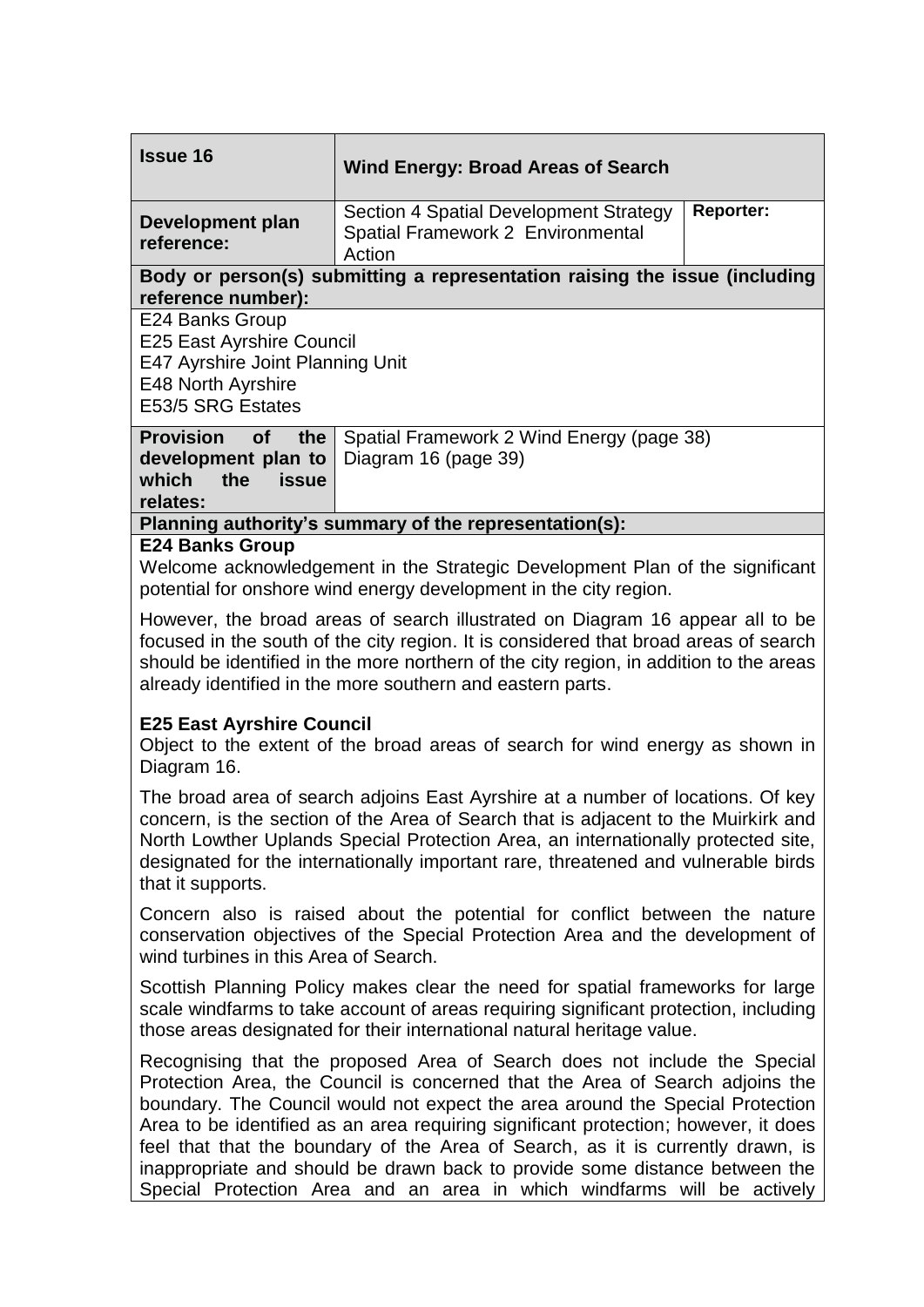encouraged, in order to limit any impact on the protected birds.

In addition to the particular concern relating to the Special Protection Area, there are concerns about the scale of the Area of Search, especially the section that borders East Ayrshire around Muirkirk and the A70 corridor. Given the current level of activity within this area in terms of wind farm development, it is considered that it will not be long before the capacity of the landscape to accommodate windfarm developments is reached.

It is considered that this issue of cumulative impact is not adequately addressed within the proposed Strategic Development Plan and that given that these are strategic and cross boundary issues, the Strategic Development Plan is the place for this to be addressed rather than being left to the relevant local development plans.

## **E47 Ayrshire Joint Planning Unit**

The Strategic Development Plan Proposed Plan advocates a continuation of existing search area approach for large scale wind farms which is in line with previous plans. Given the location of these broad Areas of Search (and potential development outwith them), concerns raised previously by the Ayrshire Councils regarding issues of cumulative impact, still remain, particularly in relation to those search areas adjacent to the East Ayrshire boundary such as the Muirkirk Uplands.

Matters of cumulative impact are significant and as such need to be addressed at the strategic level through the SDP. It is unclear whether this matter has been adequately addressed.

### **E48 North Ayrshire Council**

The Strategic Development Plan Proposed Plan advocates a continuation of the existing search area approach for large scale wind farms which are in line with previous plans. Given the location of these broad "Areas of Search", concerns raised previously by the Ayrshire Councils regarding issues of cumulative impact still remain, particularly in relation to those search areas adjacent to the East Ayrshire boundary such as the Muirkirk Uplands. Matters of cumulative impact are significant and North Ayrshire Council objects to the Strategic Development Plan and its Strategic Environmental Assessment unless it can be demonstrated that cumulative impacts have been examined and addressed at the strategic level through the Strategic Development Plan with reference to our published Wind Farm Landscape Capacity documents and not left to resolution through Local Development Plans and/or Supplementary Guidance.

### **E53/5 SRG Estates**

Diagram 16 of the Proposed Plan identifies broad areas of search for windfarms. These appear to be unchanged from the Main Issues Report stage. While this representation supports the designation of these areas, it is suggested that there are other areas which have been overlooked when determining the potential for windfarm development. In addition to land at Damside which lies immediately adjacent to the area of search to the south of Shotts, SRG land at Broken Cross, Poniel and parcels of the land at Dalquhandy have significant potential for windfarms as there are no specific constraints or issues which could not be easily mitigated.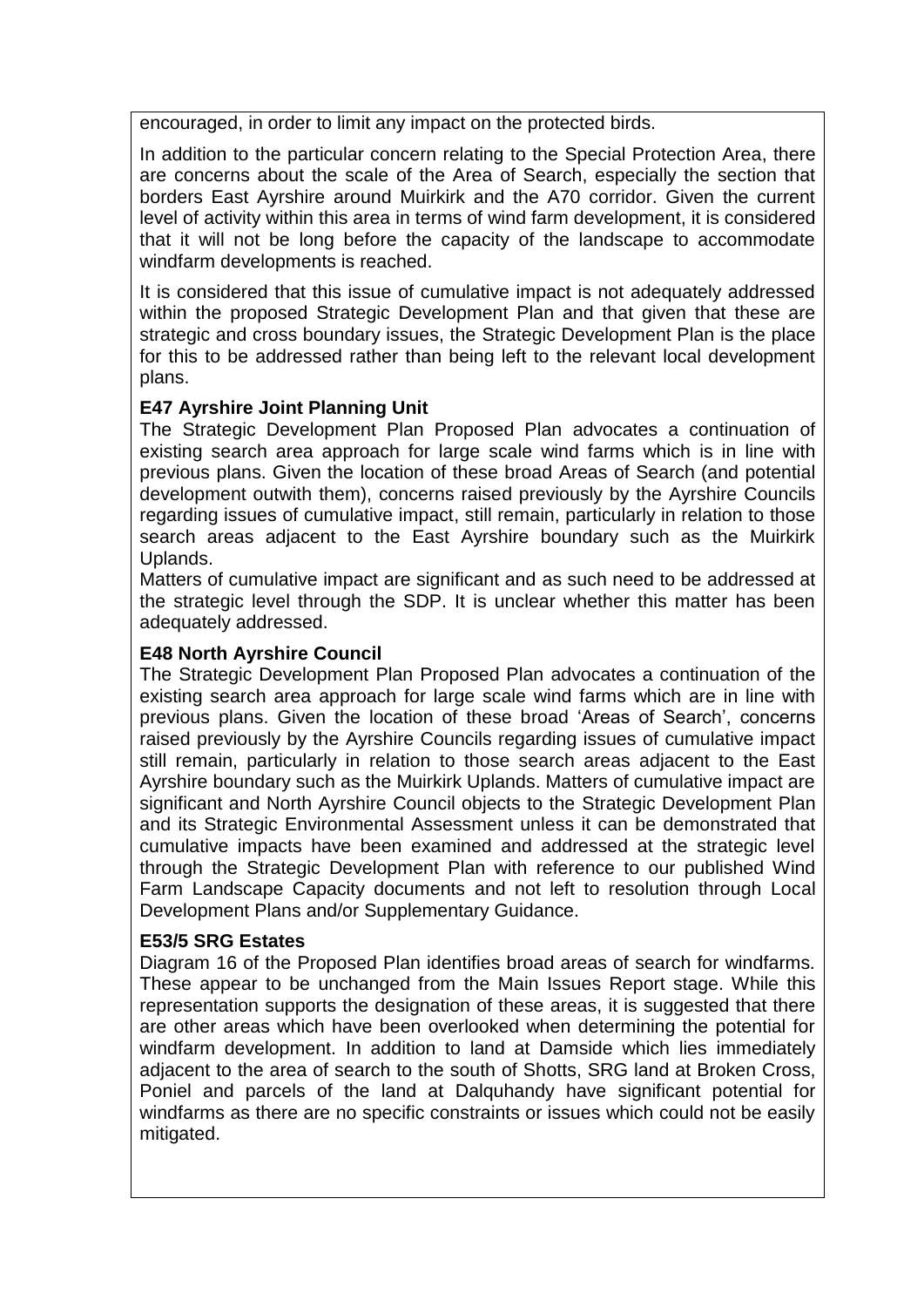### **Modifications sought by those submitting representations:**

Amendments to Diagram 16 Wind Energy: Broad Areas of Search. In particular:

## **E24 Banks Group**

Broad Areas of Search should be identified in the more northern parts of the city region in addition to the areas already identified in the more southern and eastern parts.

## **E25 East Ayrshire Council, E47 Ayrshire Joint Planning Unit, E48 North Ayrshire Council**

The Areas of Search for windfarms should be reviewed, taking fully into account the Muirkirk and North Lowther SPA and the cumulative impacts of operational developments and those in the pipeline. Textual change to Strategy Support Measure 9.

## **E53/5 SRG Estates**

The enlargement of the indicative windfarm search area (Diagram 16) to include the areas to the south of Shotts and directly to the west of Lesmahagow and Douglas i.e. to include the SRG land at Damside, Poniel, Broken Cross and Dalquhandy.

### **Summary of responses (including reasons) by planning authority:**

## **General**

The Areas of Search illustrated in Diagram 16 "Wind Energy: broad areas of search' (page 39, Proposed Plan) provide an indication of where strategically significant wind energy developments of 20MW or more could be most appropriately located. These areas have been derived following the guidance set out in Planning Advice Note 45 Annex 2: Spatial Frameworks and Supplementary Planning Guidance for Wind Farms (Supporting Document 1) and Background Report 11 Wind Search Areas (Supporting Document 2) which outlines the methodology used by Glasgow and the Clyde Valley Strategic Development Planning Authority.

# **Banks Group (E24)**

The Glasgow and the Clyde Valley Strategic Development Planning Authority rejects the proposed modification. Diagram 16 provides the appropriate strategic spatial framework for wind energy. Other locations for wind energy proposals are more appropriately considered by the relevant local development planning authority, particularly in the context of landscape capacity, cumulative impact and detailed local considerations.

### **E25 East Ayrshire Council, E 47 Ayrshire Joint Planning Unit, E 48 North Ayrshire Council**

The Glasgow and the Clyde Valley Strategic Development Planning Authority rejects the proposed modifications.

 The Authority recognises the Muirkirk and North Lowther Special Protection Area as adjacent to the boundary of the broad Area of Search set out in Diagram 16. Guidance contained in Planning Advice Note 45 Annex 2: Spatial Frameworks and Supplementary Planning Guidance for Wind Farms (Supporting Document 1) states that there should be no "buffer zones" around areas designated for their natural heritage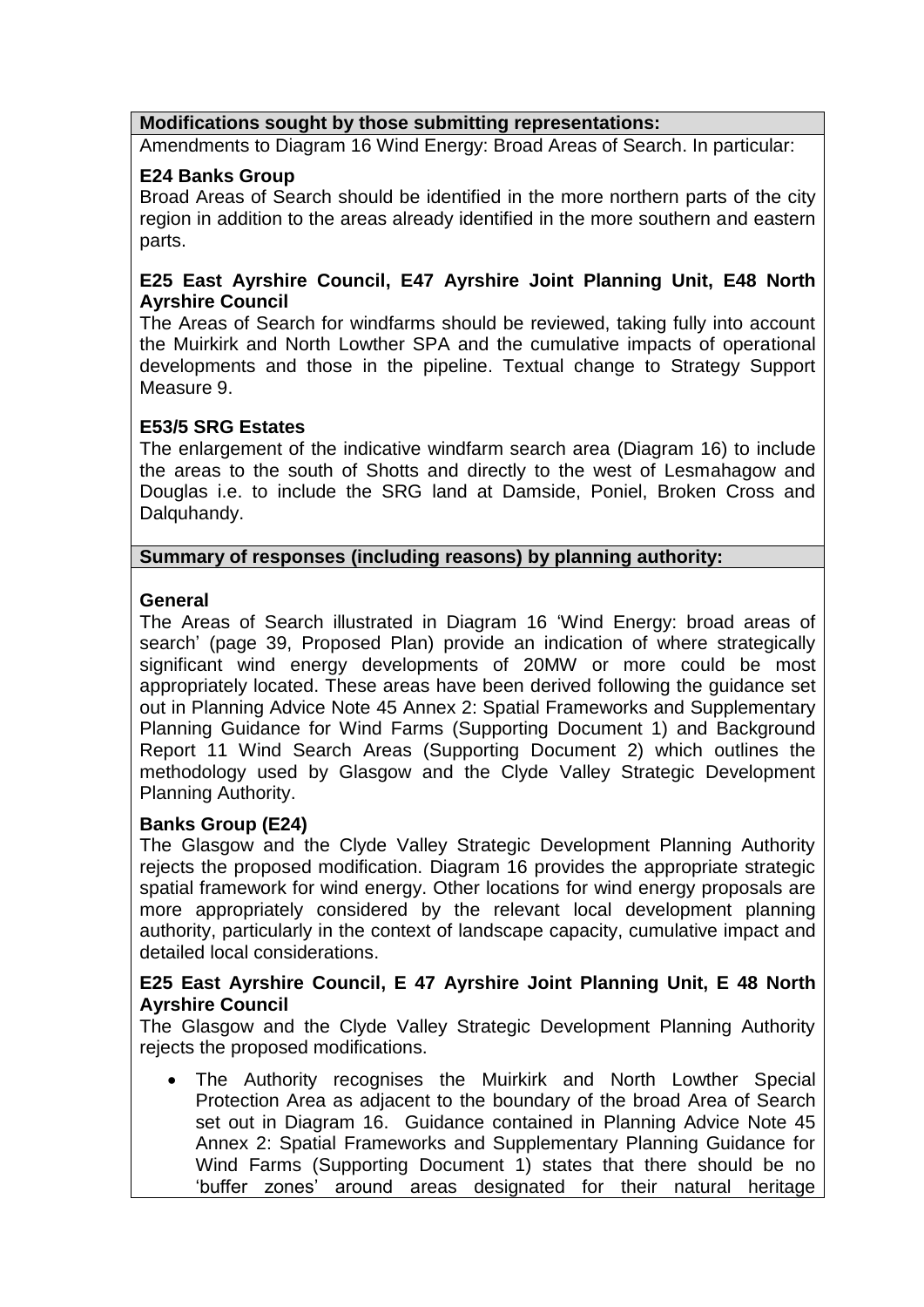importance (paragraph 62).

- The proximity of any international or national natural heritage designation would be given due consideration if and when specific proposals come forward.
- Regarding the cumulative impacts of operational developments and those in the pipeline, The Scottish Government wishes development plans to identify those areas where there are existing wind farm developments and set out, in relation to scale and proximity of further development, the critical factors which are likely to present an eventual limit to development (Scottish Planning Policy, Supporting Document 3).
- Background Report 11 Wind Search Areas (Supporting Document 2) states "*cumulative effects may be perceived when more than one wind energy development is visible from one viewpoint, when several are seen during a journey and when there is a gradual increase in the number or size of wind*  farms over time. It cannot be assumed that a cumulative impact will *necessarily be negative and therefore assessing cumulative landscape and visual impacts is not straightforward*."
- Determining landscape capacity and cumulative impact requires detailed site analysis across the whole Strategic Development Plan area and in the spirit of the new Planning legislation and the culture change agenda, there is agreement between Glasgow and the Clyde Valley Strategic Development Planning Authority and its eight constituent authorities that site specific issues are the mandate of the constituent authorities.
- In this respect, it is not therefore the role of Glasgow and the Clyde Valley Strategic Development Planning Authority to determine the critical factors which are likely to present an eventual limit to development. Instead, Background Report 11(Supporting Document 2) seeks to strike an informed balance which will underpin knowledgeable detailed analyses of cumulative impact and landscape capacity at the local development plan level of the development plan system.
- In the spirit of the Scottish Planning Policy (Supporting Document 3), Planning Advice Note 45 Annex 2: Spatial Frameworks and Supplementary Planning Guidance for Wind Farms (Supporting Document 1) and the approach of the Glasgow and the Clyde Valley Strategic Development Planning Authority and its constituent local authorities, the analyses undertaken for Background Report 11(Supporting Document 2) largely confirms those areas where there are existing wind farms.
- This can be evidenced in Paragraphs 23-28 of Supporting Document 4 Wind Energy Spatial Framework: Proposed Methodology (March 2010). In relation to landscape capacity and cumulative impact, it devolves the analysis of critical factors which are likely to present an eventual limit to development, to individual authorities based on local circumstances.

#### **E53/3 SRG Estates**

The Glasgow and the Clyde Valley Strategic Development Planning Authority rejects the proposed modifications.

Diagram 16 provides the appropriate strategic spatial framework for onshore wind